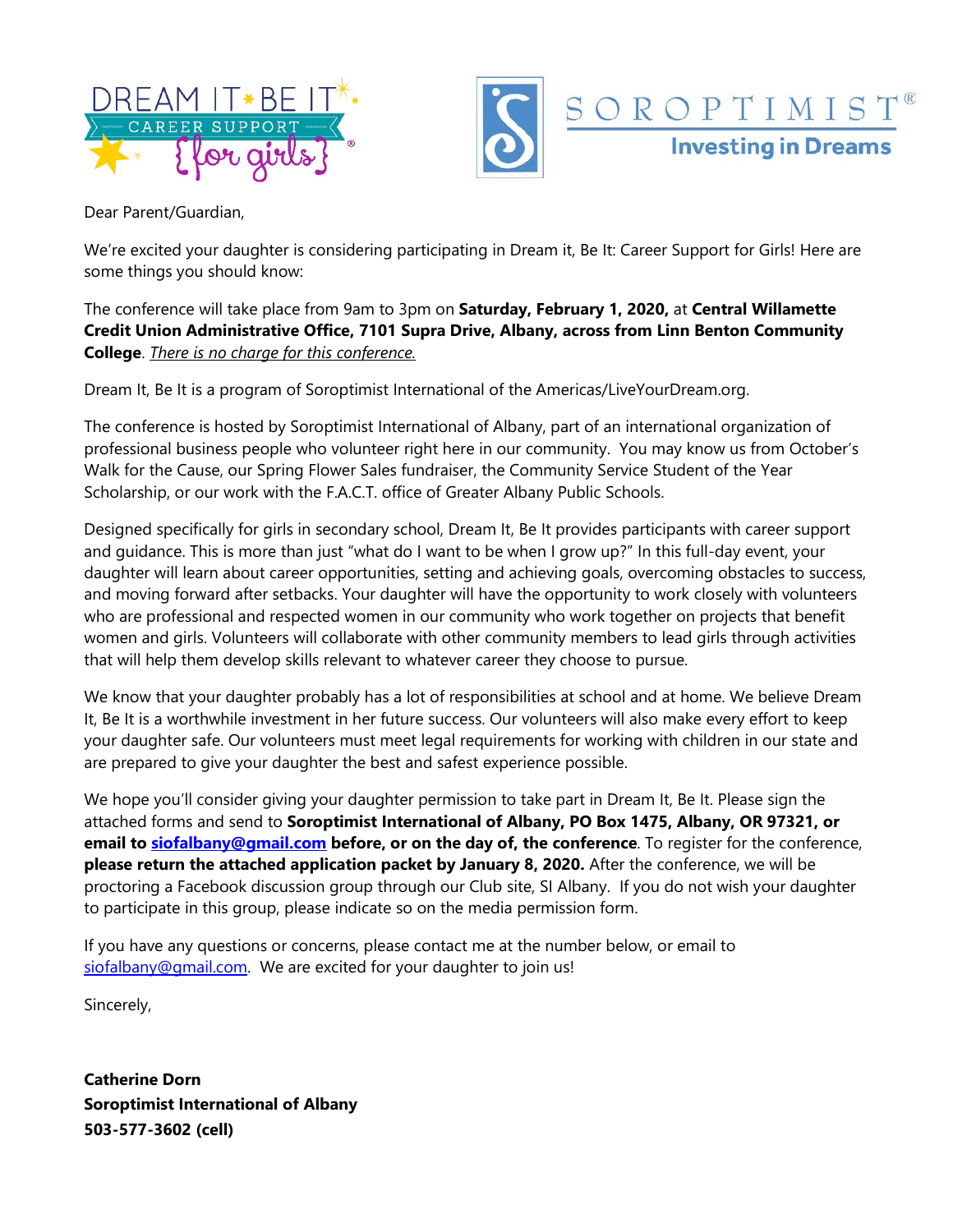



Review the attached information packet, and complete and return the three-page application, reference and essay. *The application is due no later than January 8, 2020*, and may be sent by email or mail to the address at the bottom of this form.

#### PARTICIPANT INFORMATION

|                                                                                                                                                                                                                               | Grade in school _________                                                                                |        |
|-------------------------------------------------------------------------------------------------------------------------------------------------------------------------------------------------------------------------------|----------------------------------------------------------------------------------------------------------|--------|
|                                                                                                                                                                                                                               |                                                                                                          |        |
|                                                                                                                                                                                                                               |                                                                                                          |        |
|                                                                                                                                                                                                                               |                                                                                                          |        |
|                                                                                                                                                                                                                               |                                                                                                          |        |
| Do you have any allergies or dietary restrictions that should be considered?<br>If yes, please explain below:                                                                                                                 |                                                                                                          | Yes/No |
| Do you have any medical conditions we should be aware of that should be considered?<br>If yes, please explain below:                                                                                                          |                                                                                                          | Yes/No |
| offered, would you need transportation to the conference?                                                                                                                                                                     | Transportation from a central location in Albany may be available on the day of the conference. If it is | Yes/No |
| REFERENCE INFORMATION                                                                                                                                                                                                         |                                                                                                          |        |
|                                                                                                                                                                                                                               | Please provide the name and signature of one reference, who is not related to you, who would             |        |
| recommend you for our conference:                                                                                                                                                                                             |                                                                                                          |        |
|                                                                                                                                                                                                                               |                                                                                                          |        |
| How do you know this student? The state of the state of the state of the state of the state of the state of the state of the state of the state of the state of the state of the state of the state of the state of the state |                                                                                                          |        |
| RETURN BY JANUARY 8TH TO:                                                                                                                                                                                                     | Soroptimist International of Albany   PO Box 1475 Albany, Oregon 97321   siofalbany@gmail.com            |        |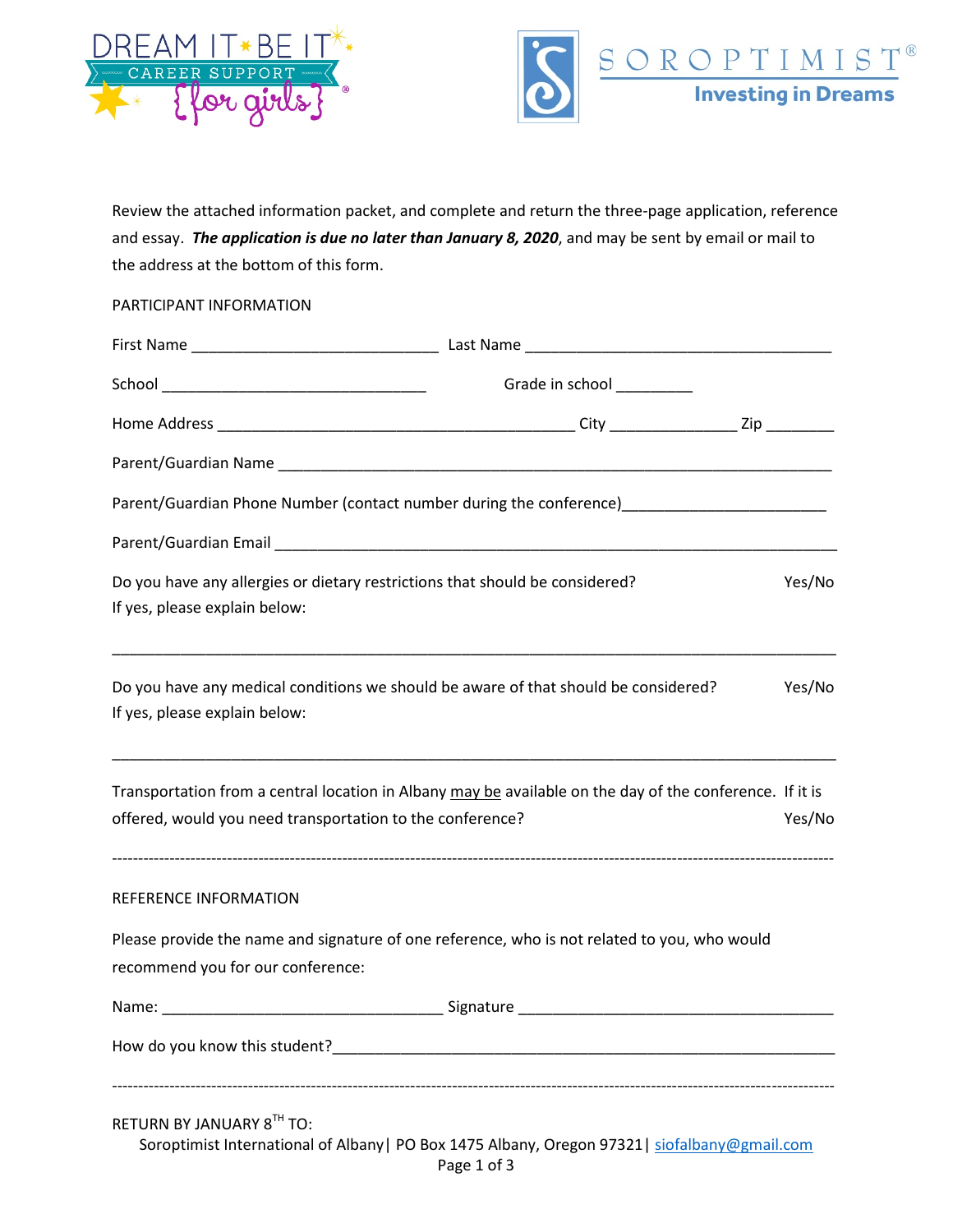



1. What career type or career possibility interests you? Circle as many as you like, or write in the space

| Career Type   | <b>Career Possibilities</b>                                                                                                                                                   |
|---------------|-------------------------------------------------------------------------------------------------------------------------------------------------------------------------------|
| Artistic      | Journalist<br><b>Actress</b><br><b>Graphic Designer</b><br><b>Museum Curator</b><br>Attorney<br><b>•</b> Librarian<br>Architect<br>• Advertising Executive<br>• Writer/Editor |
| Realistic     | Mechanic<br>Carpenter<br><b>Police Officer</b><br>Engineer<br>Woodworker                                                                                                      |
| Chterprising  | <b>Real Estate Agent</b><br>Manager/CEO<br>Politician<br><b>Stock Broker</b><br>Sales Representative<br><b>Financial Planner</b>                                              |
| Cocial        | Counselor<br><b>Social Worker</b><br><b>Human Resources</b><br>Teacher<br>• Nurse<br>Dietician<br>. .<br>• Trainer                                                            |
| Enventional   | · Accountant<br><b>Book Keeper</b><br>Paralegal<br>Data Processor<br>٠<br>Computer Operator                                                                                   |
| Investigative | Physician<br>Computer Programmer<br>Psychologist<br>Software Engineer<br><b>Management Consultant</b><br>College Professor                                                    |

Write in your own: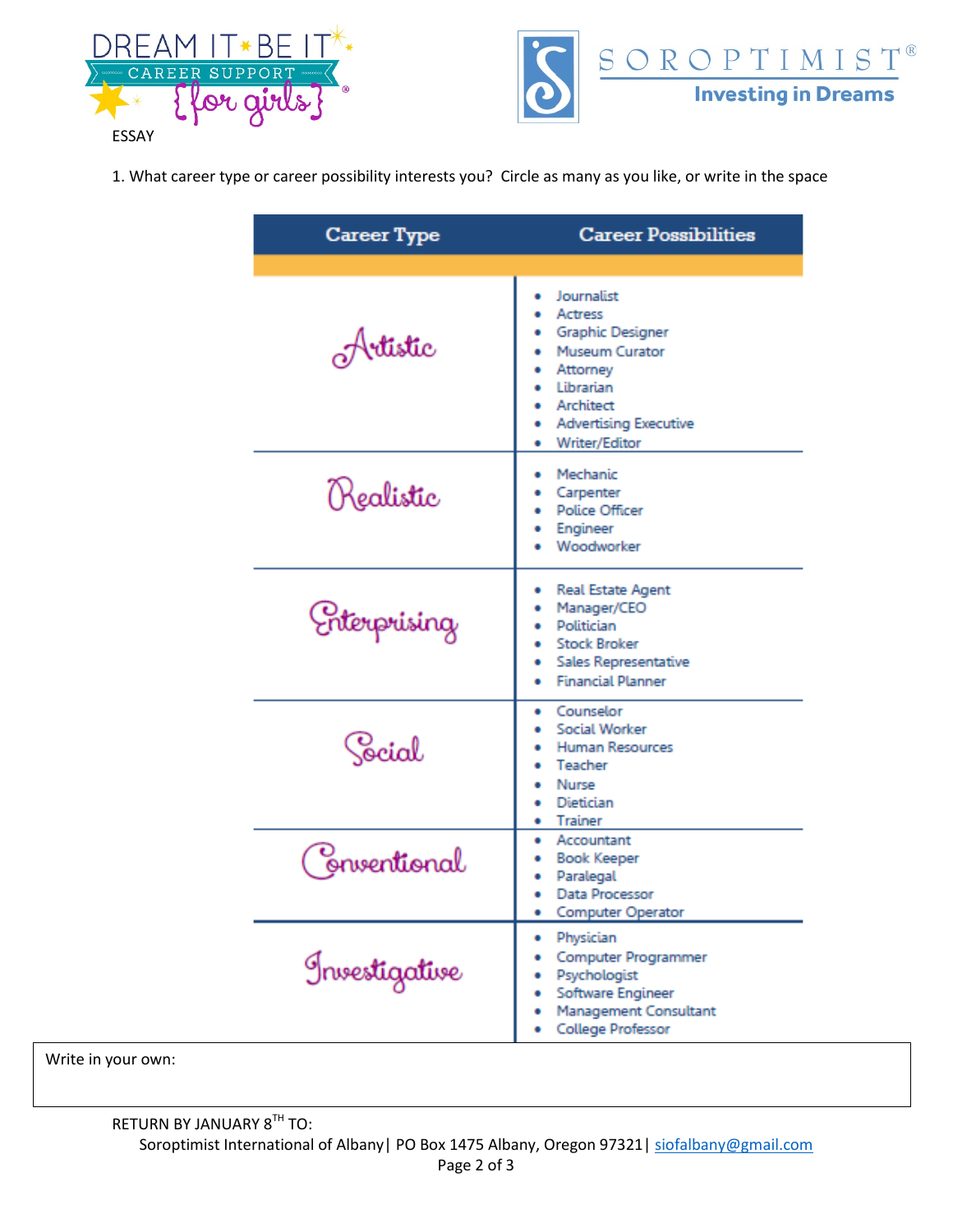



2. In the space provided, tell us about what you think it means to have a dream?

3. Is there anything else you would like us to know about you?

By signing below, I agree that the information I have provided is as complete and accurate as possible.

\_\_\_\_\_\_\_\_\_\_\_\_\_\_\_\_\_\_\_\_\_\_\_\_\_\_\_\_\_\_\_\_\_\_\_\_\_\_\_\_\_\_\_\_\_\_\_\_\_\_\_\_\_\_\_\_\_\_\_\_\_\_\_\_\_\_\_\_\_\_\_\_\_\_\_\_\_\_\_\_\_\_\_\_\_

\_\_\_\_\_\_\_\_\_\_\_\_\_\_\_\_\_\_\_\_\_\_\_\_\_\_\_\_\_\_\_\_\_\_\_\_\_\_\_\_\_\_\_\_\_\_\_\_\_\_\_\_\_\_\_\_\_\_\_\_\_\_\_\_\_\_\_\_\_\_\_\_\_\_\_\_\_\_\_\_\_\_\_\_\_

\_\_\_\_\_\_\_\_\_\_\_\_\_\_\_\_\_\_\_\_\_\_\_\_\_\_\_\_\_\_\_\_\_\_\_\_\_\_\_\_\_\_\_\_\_\_\_\_\_\_\_\_\_\_\_\_\_\_\_\_\_\_\_\_\_\_\_\_\_\_\_\_\_\_\_\_\_\_\_\_\_\_\_\_\_

\_\_\_\_\_\_\_\_\_\_\_\_\_\_\_\_\_\_\_\_\_\_\_\_\_\_\_\_\_\_\_\_\_\_\_\_\_\_\_\_\_\_\_\_\_\_\_\_\_\_\_\_\_\_\_\_\_\_\_\_\_\_\_\_\_\_\_\_\_\_\_\_\_\_\_\_\_\_\_\_\_\_\_\_\_

Signature

RETURN BY JANUARY 8TH TO:

Soroptimist International of Albany| PO Box 1475 Albany, Oregon 97321| [siofalbany@gmail.com](mailto:siofalbany@gmail.com) Page 3 of 3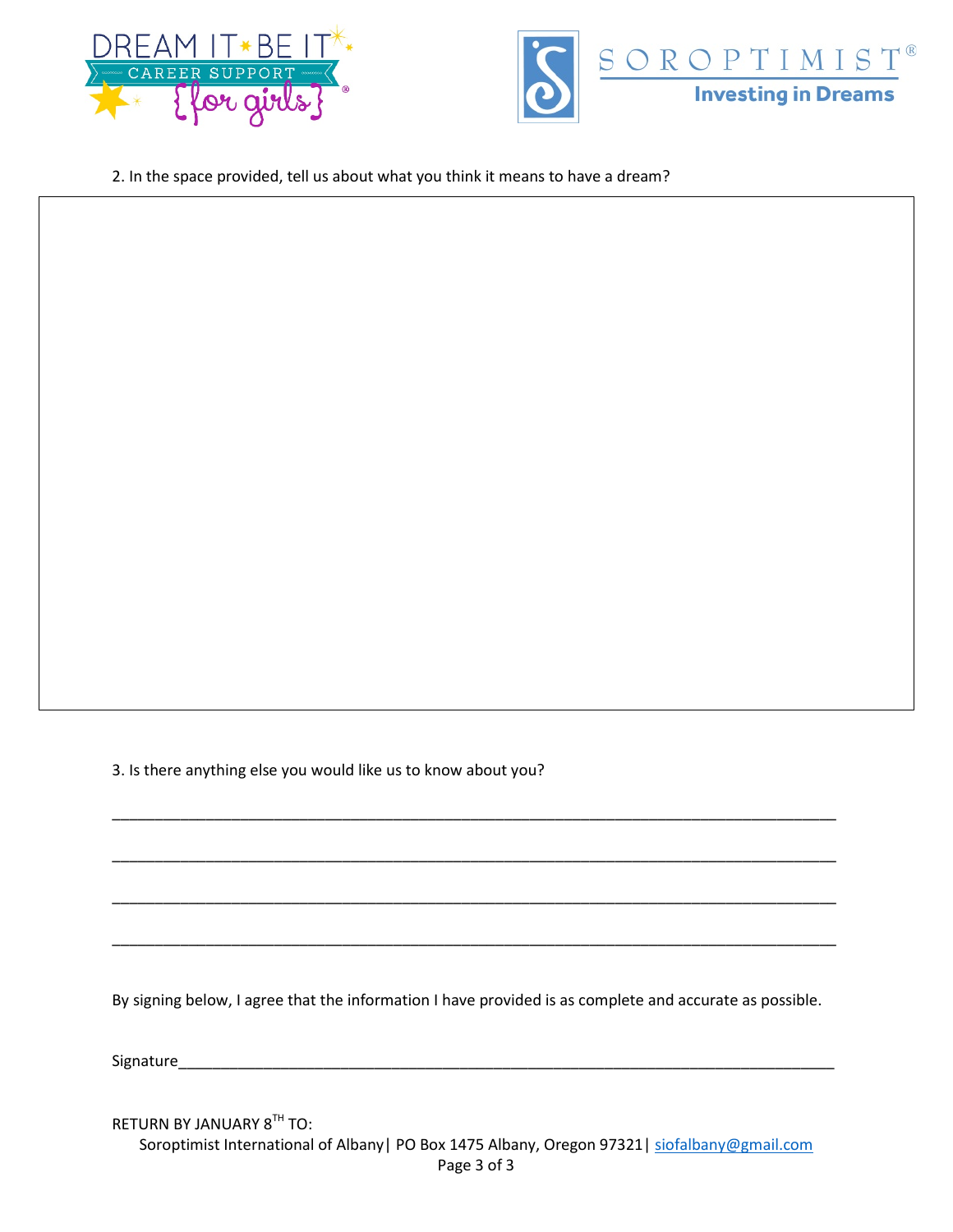

# **Parental Consent and Release Form**

### **A SOROPTIMIST/LIVEYOURDREAM.ORG RESOURCE**

Dear Parent/Guardian, etc. and the contract of the contract of the Date:

## Please sign and return the following form to Catherine Dorn, Soroptimist International of Albany at siofalbany@gmail.com.

I give permission for my daughter, \_\_\_\_\_\_\_\_\_\_\_\_\_\_\_\_\_\_\_\_\_\_\_\_\_\_\_\_\_\_\_\_\_\_\_\_\_\_\_\_\_, to attend and participate in the activities of Dream It, Be It: Career Support for Girls, a program of Soroptimist International of the Americas/LiveYourDream.org. I agree to the following, intending for me and my child to be legally bound:

- 1. In case of medical emergency, I grant the facilitators the right to authorize medical care, if I cannot be promptly and readily reached.
- 2. In the event medical treatment is necessary for my child, I agree to pay all costs associated with such treatment including the cost of emergency medical evaluation and care. I further agree to hold harmless and indemnify Soroptimist/LiveYourDream.org and its volunteers for any costs associated with medical treatment and transportation for my child.
- 3. I agree that Soroptimist/LiveYourDream.org is not responsible for any bodily injury, illness or disease, or loss or damage from any cause concerning this program, even in the event of negligence by the club, its members or facilitators. I release and agree to hold harmless Soroptimist/LiveYourDream.org members and facilitators from any liability in connection with the activities of this program.
- 4. This consent and release shall be governed by the law of the state in which Soroptimist/LiveYourDream.org (Oregon) is located, without regard to its principles on conflicts of laws.

Parent/Guardian Name: \_\_\_\_\_\_\_\_\_\_\_\_\_\_\_\_\_\_\_\_\_\_\_\_\_\_\_\_\_\_\_\_\_\_\_\_\_\_\_\_\_\_\_\_\_\_\_\_\_\_\_\_\_\_\_\_\_\_\_\_\_\_\_\_\_\_\_\_\_\_\_\_\_

Parent/Guardian Signature: \_\_\_\_\_\_\_\_\_\_\_\_\_\_\_\_\_\_\_\_\_\_\_\_\_\_\_\_\_\_\_\_\_\_\_\_\_\_\_\_\_\_\_\_\_\_\_\_\_\_\_\_\_\_\_\_\_\_\_\_\_\_\_\_\_\_\_\_\_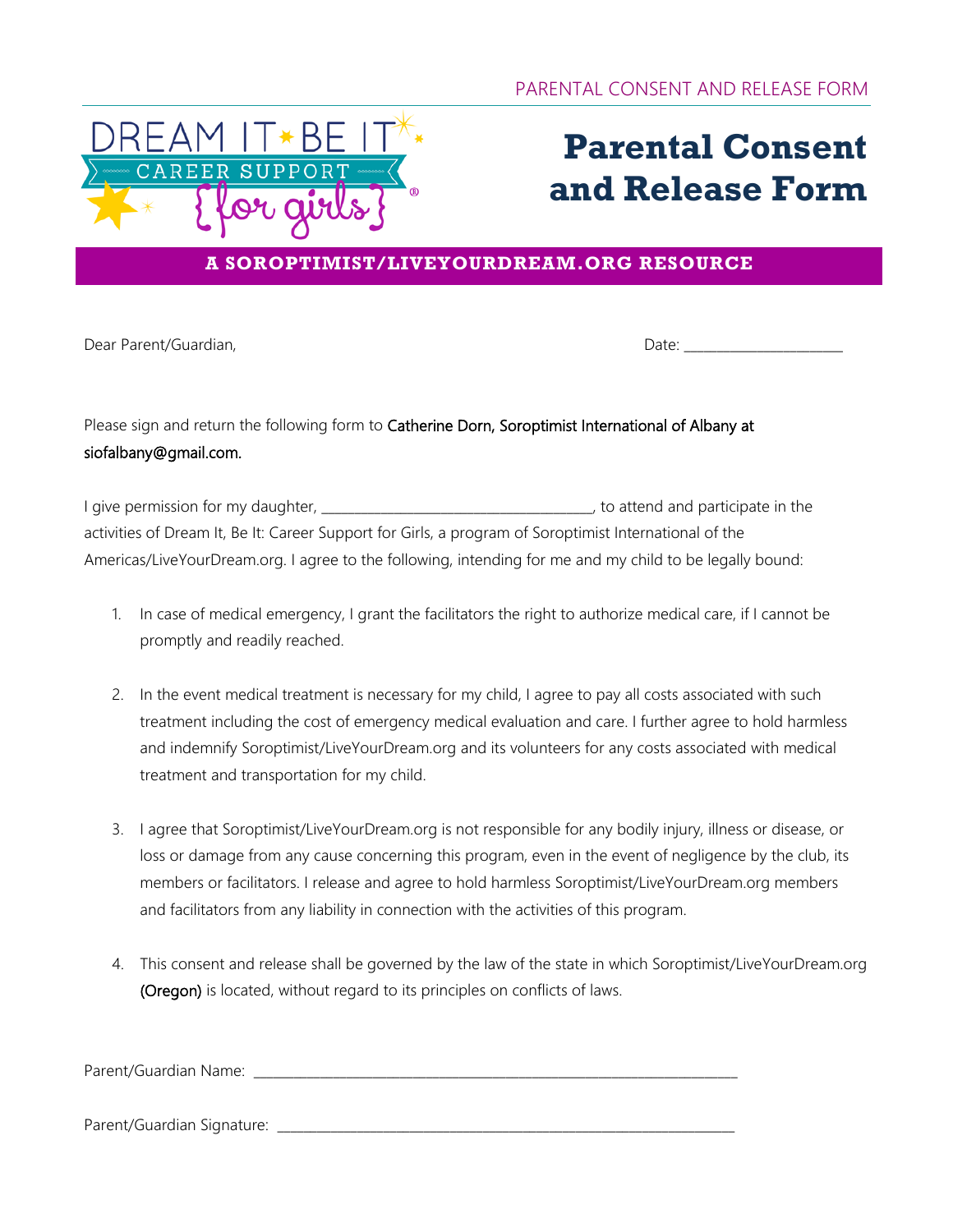Parent/Guardian Home Phone: \_\_\_\_\_\_\_\_\_\_\_\_\_\_\_\_\_\_\_\_\_\_\_\_\_\_\_\_\_\_\_\_\_\_\_\_\_\_\_\_\_\_\_\_\_\_\_\_\_\_\_\_\_\_\_\_\_\_\_\_\_\_\_\_\_\_

Parent/Guardian Work Phone: \_\_\_\_\_\_\_\_\_\_\_\_\_\_\_\_\_\_\_\_\_\_\_\_\_\_\_\_\_\_\_\_\_\_\_\_\_\_\_\_\_\_\_\_\_\_\_\_\_\_\_\_\_\_\_\_\_\_\_\_\_\_\_\_\_\_\_

Parent/Guardian Cell Phone: \_\_\_\_\_\_\_\_\_\_\_\_\_\_\_\_\_\_\_\_\_\_\_\_\_\_\_\_\_\_\_\_\_\_\_\_\_\_\_\_\_\_\_\_\_\_\_\_\_\_\_\_\_\_\_\_\_\_\_\_\_\_\_\_\_\_\_\_\_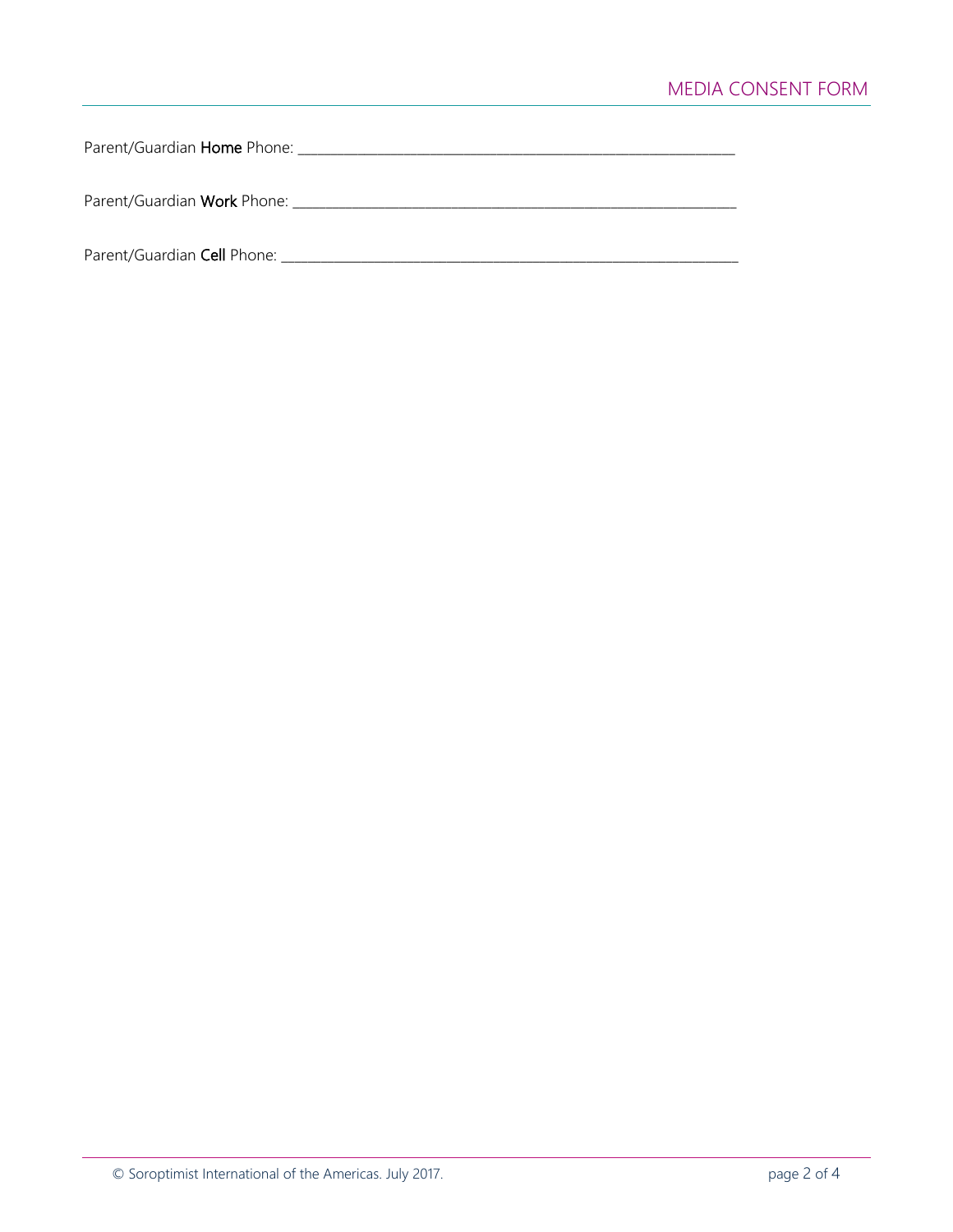

# **Media Consent Form**

### **A SOROPTIMIST/LIVEYOURDREAM.ORG RESOURCE**

Dream It, Be It: Career Support for Girls participants have great stories to share about this life-changing program! Girls often share what they learned, how it prepared them to pursue their career goals, and how it boosted their confidence. So many girls have had positive experiences! When promoting Dream It, Be It, Soroptimist & LiveYourDream.org use first-hand stories and testimonials to show the program's impact, encourage volunteers to host projects in their communities, and to attract donors so that we can continue providing resources to support this program.

By signing this media consent form, you give Soroptimist & LiveYourDream.org permission to use the belowmentioned girl's name, photo, likeness and/or voice for publicity purposes in various formats including, but not limited to, print media, social media, photographs, website, audiovisual, fundraising appeals, ads, etc. Soroptimist & LiveYourDream.org shall retain all rights to said materials.

\_\_\_\_\_\_\_\_\_\_\_\_\_\_\_\_\_\_\_\_\_\_\_\_\_\_\_\_\_\_\_\_\_\_\_\_\_\_\_\_\_\_\_\_\_\_\_\_\_\_\_\_\_\_\_\_\_\_\_\_\_\_\_\_\_\_\_\_\_\_\_\_\_\_\_\_\_\_\_\_\_\_\_\_\_\_\_\_\_\_\_\_\_\_\_\_\_\_\_\_\_\_

\_\_\_\_\_\_\_\_\_\_\_\_\_\_\_\_\_\_\_\_\_\_\_\_\_\_\_\_\_\_\_\_\_\_\_\_\_\_\_\_\_\_\_\_\_\_\_\_\_\_\_\_\_\_\_\_\_\_\_\_\_\_\_\_\_\_\_\_\_\_\_\_\_\_\_\_\_\_\_\_\_\_\_\_\_\_\_\_\_\_\_\_\_\_\_\_\_\_\_\_\_\_\_\_\_\_

\_\_\_\_\_\_\_\_\_\_\_\_\_\_\_\_\_\_\_\_\_\_\_\_\_\_\_\_\_\_\_\_\_\_\_\_\_\_\_\_\_\_\_\_\_\_\_\_\_\_\_\_\_\_\_\_\_\_\_\_\_\_\_\_\_\_\_\_\_\_\_\_\_\_\_\_\_\_\_\_\_\_\_\_\_\_\_\_\_\_\_\_\_\_\_\_\_\_\_\_\_\_\_\_\_\_\_

\_\_\_\_\_\_\_\_\_\_\_\_\_\_\_\_\_\_\_\_\_\_\_\_\_\_\_\_\_\_\_\_\_\_\_\_\_\_\_\_\_\_\_\_\_\_\_\_\_\_\_\_\_\_\_\_\_\_\_\_\_\_\_\_\_\_\_\_\_\_\_\_\_\_\_\_\_\_\_\_\_\_\_\_\_\_\_\_\_\_\_\_\_\_\_\_\_\_\_\_\_\_\_\_\_\_\_\_

\_\_\_\_\_\_\_\_\_\_\_\_\_\_\_\_\_\_\_\_\_\_\_\_\_\_\_\_\_\_\_\_\_\_\_\_\_\_\_\_\_\_\_\_\_\_\_\_\_\_\_\_\_\_\_\_\_\_\_\_\_\_\_\_\_\_\_\_\_\_\_\_\_\_\_\_\_\_\_\_\_\_\_\_\_\_\_\_\_\_\_\_\_\_\_\_\_\_\_\_\_

\_\_\_\_\_\_\_\_\_\_\_\_\_\_\_\_\_\_\_\_\_\_\_\_\_\_\_\_\_\_\_\_\_\_\_\_\_\_\_\_\_\_\_\_\_\_\_\_\_\_\_\_\_\_\_\_\_\_\_\_\_\_\_\_\_\_\_\_\_\_\_\_\_\_\_\_\_\_\_\_\_\_\_

Name (print)

If above person is under 18 years of age:

Parent/Gaurdian Name (print)

Signature

Address

City, State Zip

Phone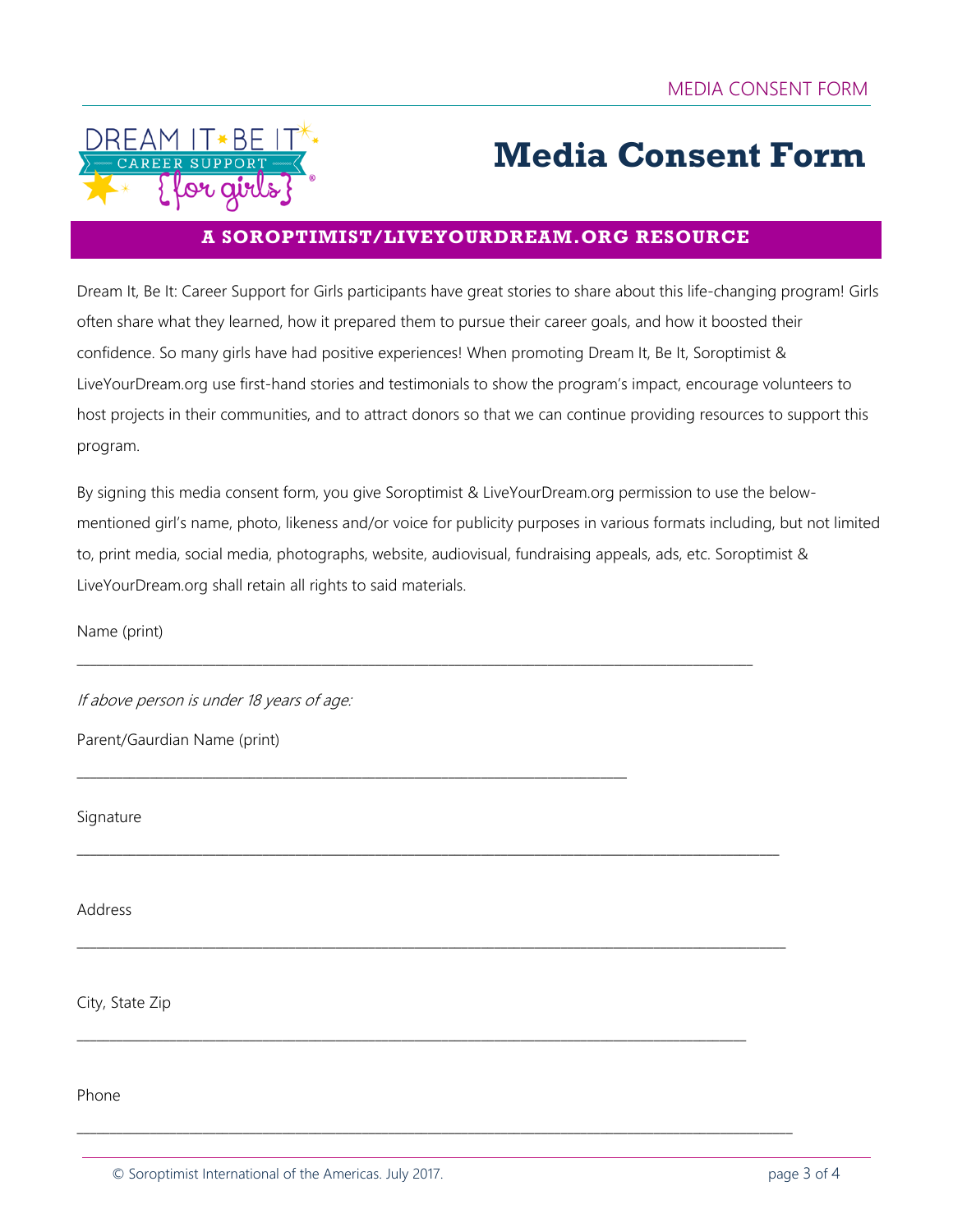| E-mail               |  |
|----------------------|--|
| Date                 |  |
| Witness Name (print) |  |
| Signature            |  |
| Date                 |  |

I do NOT wish my daughter to participate in the Facebook discussion on the SI Albany Facebook page after the conference